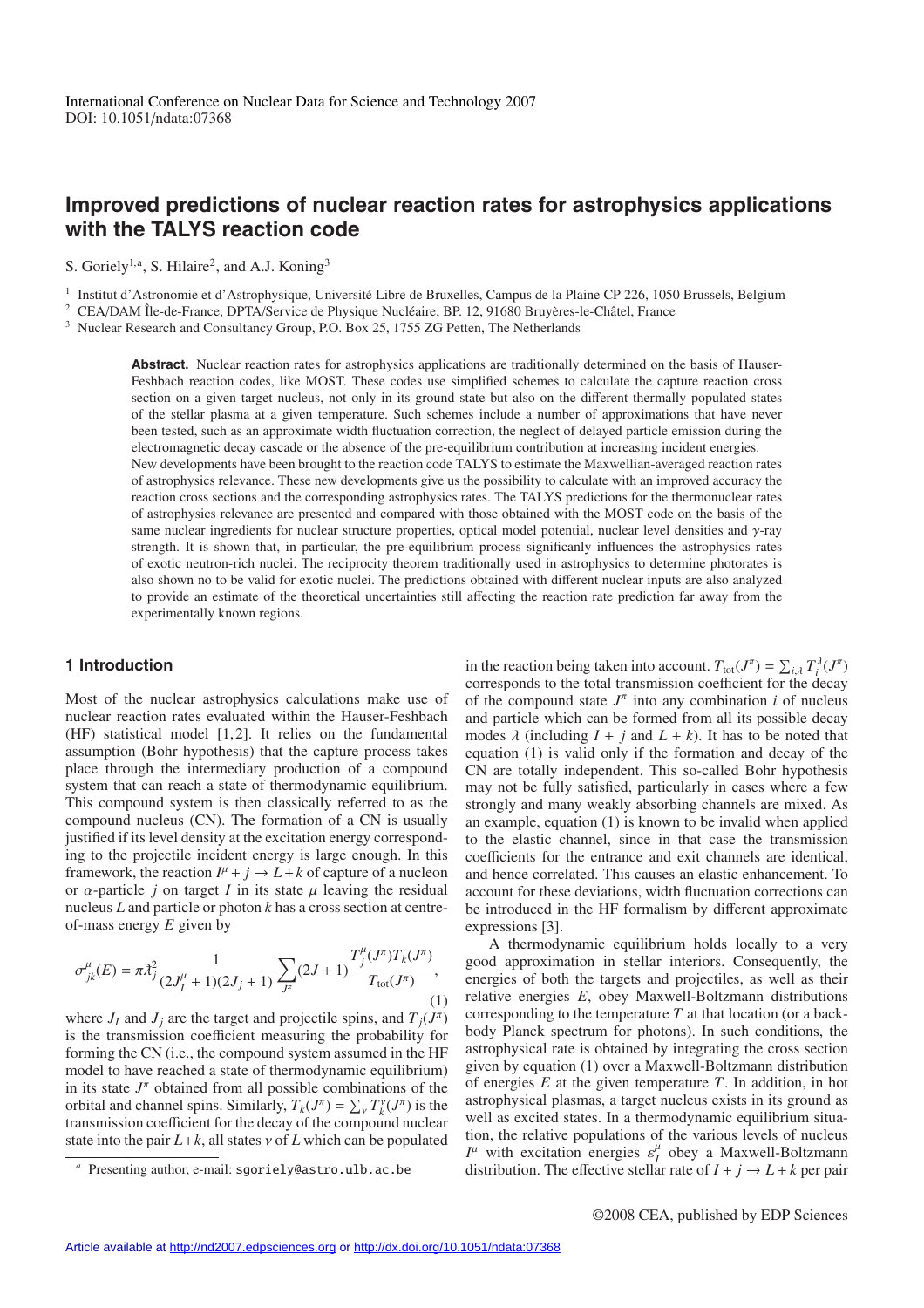of particles in the entrance channel at temperature *T* taking due account of the contributions of the various target excited states is finally expressed in a classical notation as

$$
N_A \langle \sigma v \rangle_{jk}^* (T) = \left(\frac{8}{\pi m}\right)^{1/2} \frac{N_A}{(kT)^{3/2} G(T)} \int_0^\infty \sum_{\mu} \frac{(2J_I^{\mu} + 1)}{(2J_I^0 + 1)}
$$

$$
\times \sigma_{jk}^{\mu} (E) E \exp\left(-\frac{E + \varepsilon_I^{\mu}}{kT}\right) dE, \tag{2}
$$

where *k* is the Boltzmann constant, *m* the reduced mass of the  $I^0$  + *j* system,  $N_A$  the Avogadro number, and

$$
G(T) = \sum_{\mu} (2J_I^{\mu} + 1)/(2J_I^0 + 1) \exp(-\varepsilon_I^{\mu}/kT)
$$
 (3)

the *T*-dependent normalized partition function. Reverse reactions can also be estimated making use of the reciprocity theorem [2]. In particular, the stellar photodissociation rates are classically derived from the radiative capture rates by

$$
\lambda_{(\gamma,j)}^*(T) = \frac{(2J_I + 1)(2J_j + 1)}{(2J_L + 1)} \frac{G_I(T)}{G_L(T)} \left(\frac{A_I A_j}{A_L}\right)^{3/2} \left(\frac{kT}{2\pi\hbar^2 N_A}\right)^{3/2} \times N_A \langle \sigma v \rangle_{(j,\gamma)}^* e^{-Q_{j\gamma}/kT}, \tag{4}
$$

where  $Q_{j\gamma}$  is the Q-value of the  $I^0(j, \gamma)L^0$  capture. Note that, in stellar conditions, the reaction rates for targets in thermal equilibrium are usually believed to obey reciprocity since the forward and reverse channels are symmetrical, in contrast to the situation which would be encountered for targets in their ground states only [2]. The total stellar photodissociation rate can also be determined directly from

$$
\lambda_{(\gamma,j)}^*(T) = \frac{\sum_{\mu} (2J^{\mu} + 1) \lambda_{(\gamma,j)}^{\mu}(T) \exp(-\varepsilon^{\mu}/kT)}{\sum_{\mu} (2J^{\mu} + 1) \exp(-\varepsilon^{\mu}/kT)},
$$
 (5)

where the photodissociation rate  $\lambda_{(\gamma,j)}^{\mu}$  of state  $\mu$  with excitation energy  $\varepsilon^{\mu}$  is given by

$$
\lambda_{(\gamma,j)}^{\mu}(T) = \int_0^{\infty} c \, n_{\gamma}(E,T) \, \sigma_{(\gamma,j)}^{\mu}(E) \, dE \,, \tag{6}
$$

where *c* is the speed of light,  $\sigma_{(\gamma,j)}^{\mu}(E)$  the photodisintegration cross section at energy *E*, and  $n<sub>y</sub>$  the stellar  $\gamma$ -ray distribution well described by the back-body Planck spectrum at the given temperature *T*.

The uncertainties involved in any HF cross section calculation are of two origins. The first one is related to the reaction mechanism, i.e., the model of formation and de-excitation of the CN itself. In particular, at increasing energies or for nuclei for which the CN does not have time to reach a thermodynamic equilibrium, direct or pre-equilibrium processes might become significant. The pre-equilibrium emission can take place after the first stage of the reaction but long before statistical equilibrium of the CN is achieved. The incident particle stepby-step creates more complex states in the compound system and gradually loses its memory of the initial energy and direction. Pre-equilibrium processes can cover a sizable part of the reaction cross section for intermediate energies (typically more than a few MeV), but have always been neglected to estimate the reaction rates for astrophysics applications. Such effects are studied in section 2. More systematically, the predictions obtained with the TALYS [4] and MOST [5,6] codes are compared in section 2. In the most extreme case, i.e., for light or systems for which no resonant states are available (like neutron-rich nuclei), the direct capture might dominate the reaction mechanism. This process has been studied in [7] and will not be further discussed here.

Another type of uncertainties come from the evaluation of the nuclear quantities necessary for the calculation of the transmission coefficients entering equations  $(1)$ – $(2)$ , i.e., the ground and excited state properties (masses, deformations, matter densities, excited state energies, spins and parities. . . ), nuclear level densities, γ-ray strength, optical model potential and fission properties. When not available experimentally, this information has to be obtained from nuclear models. Ideally, these various ingredients should be derived from *global*, *universal* and *microscopic* models [5, 6]. Over the last decades, much progress has been made in the development of global microscopic models. For applications, in particular of astrophysics nature, where nuclei far from stability are involved, the use of microscopic models has clearly to be preferred. This is even more so as new generations of such models are started to be developed which can compete with more phenomenological highly-parametrized models in the reproduction of experimental data [5, 6, 8–10]. Nuclear ingredients from global microscopic models have been included in TALYS and are shown to predict quite different astrophysical rates (sect. 3).

### **2 Comparison between MOST and TALYS**

All the details about the code MOST can be found in ref. [5, 6] and about TALYS in ref. [4]. The present section aims at considering the two different codes in their prediction of the astrophysics rates, using the same nuclear input models to describe the ground state properties [8], the nuclear level density [9], the  $\gamma$ -ray strength [10], the optical model potential [11]. With such inputs, both codes reproduce globally the experimental neutron, proton or photo-rates with the same accuracy.

Figure 1 illustrates the deviation that could exist between MOST and TALYS predictions of the radiative neutron capture rates for all nuclei with  $16 \le Z \le 83$  between the neutron and the proton drip lines at the temperature of  $T_9 = 1$  (where  $T_9$  is the expressed in  $10^9$  K).

As far as the calculation of the maxwellian-averaged reaction rates of astrophysics interest is concerned, the TALYS code present some clear added values with respect to the codes developed for astrophysics applications (like MOST), such as the inclusion of pre-equilibrium reaction mechanism, the detailed competition between all open channels, in particular, delayed particle emission (which are not taken consistently into account in astrophysics codes), the inclusion of multi-particle emission (totally neglected in astrophysics codes), the inclusion of detailed width fluctuation corrections [12, 13] in comparison with the approximation of ref. [14] used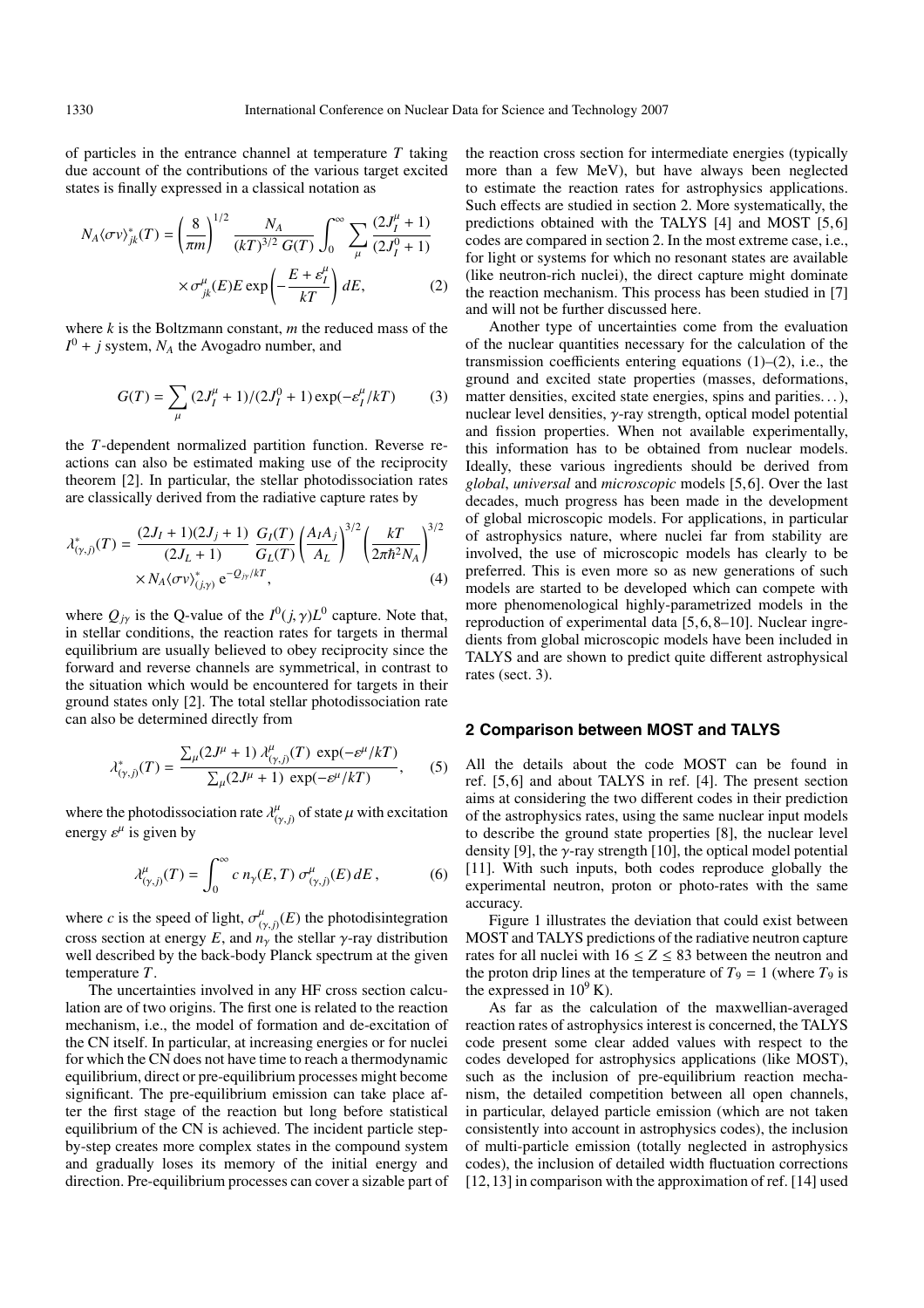

**Fig. 1.** Ratio of MOST to TALYS radiative neutron capture rates for all nuclei with  $16 \le Z \le 83$  at  $T_9 = 1$  as a function of the neutron number *N*.



Fig. 2. Radiative neutron capture cross section for <sup>140</sup>Sn with and without including the pre-equilibrium processes as a function of energy.

in astrophysics codes, the inclusion of parity-dependent level densities, the inclusion of coupled channel description for deformed nuclei, and the coherent inclusion of fission channel. Different prescriptions are also used when renormalizing nuclear models on available experimental data, such nuclear level densities on s-wave spacings or E1 resonance strength on photoabsorption data. When considering astrophysics applications, i.e., thermonuclear reaction rates at astrophysically relevant temperatures, most of the approximations made in a code like MOST can be justified, since for neutron captures essentially incident energies of a few keV to 1 MeV are concerned, and for incident charged particles, only energies below or close to the coulomb barrier come into play. Most of these approximations therefore do not affect the predicted rates by more than a few tens of a percent.

However, among the approximations made in astrophysics codes like MOST, one turn out to have a significant impact on the rate; it concerns the contribution of the pre-equilibrium process. The pre-equilibrium process is known to play an important role for stable nuclei at incident energies of a few MeV, which hardly affect the Maxwellian-averaged reaction rates of astrophysics relevance. However, if we consider exotic neutron-rich nuclei with low neutron separation energies, the low-level density makes it difficult for the nucleus to become fully equilibrated. In this case, the pre-equilibrium process



**Fig. 3.** Ratio of the photoneutron rates obtained with and without including the pre-equilibrium process for all Sn isotopes at three different temperatures.

starts to affect the neutron channel already at a few hundred keV. An example is shown in figure 2, where already at 100 keV the pre-equilibrium process plays an important role. Note that the pre-equilibrium model adopted here corresponds to the two-component exciton model [15]. The pre-quilibrium process is found to affect not only the nucleon or  $\alpha$ -particle capture rates but also the photoneutron rates of neutron-rich nuclei, as illustrated in figure 3. Since the pre-equilibrium component contributes at increasing energies, the higher the temperature the larger the impact on the astrophysics rates, as seen in figure 3.

When the pre-equilibrium process influences the stellar reaction cross section, it is intuitively clear that the emitted particle keeps some memory of the incident energy and direction, so the hypothesis of the fully equilibrated CN is not valid, and consequently the reciprocity theorem [2] relating the direct and inverse reaction rates (see eq. (4)) may not apply anymore. Other effects like delayed particle emission or width fluctuation correction reflecting the correlation between the incoming and outgoing channel can also be expected to invalidate the reciprocity theorem. To show to what extent the reciprocity theorem is valid, we compare in figure 4 the photoneutron rate estimated directly with the code TALYS (eq. (5)) with the one derived from eq. (4). Deviations up to a factor of 10 are observed for neutron-rich nuclei. This decrease of the photorates with respect to the value traditionally derived from the reciprocity theorem can in fluence the r-process nucleosynthesis. Indeed, the  $(n, \gamma)$ – $(\gamma, n)$  equilibrium, even if reached, is not function of the neutron separation energy anymore, but well of the reaction rates. The resulting decrease of the photodisintegration rate favours the nuclear flow into the neutron-rich region.

#### **3 Nuclear inputs to the TALYS code**

The nuclear ingredients of relevance to the Hauser-Feshbach calculations are taken from the latest experimental compilations when available, or otherwise, from theoretical estimates based either on classical macroscopic theories or preferentially on microscopic models. Microscopic models are believed to be of higher reliability due to their sound